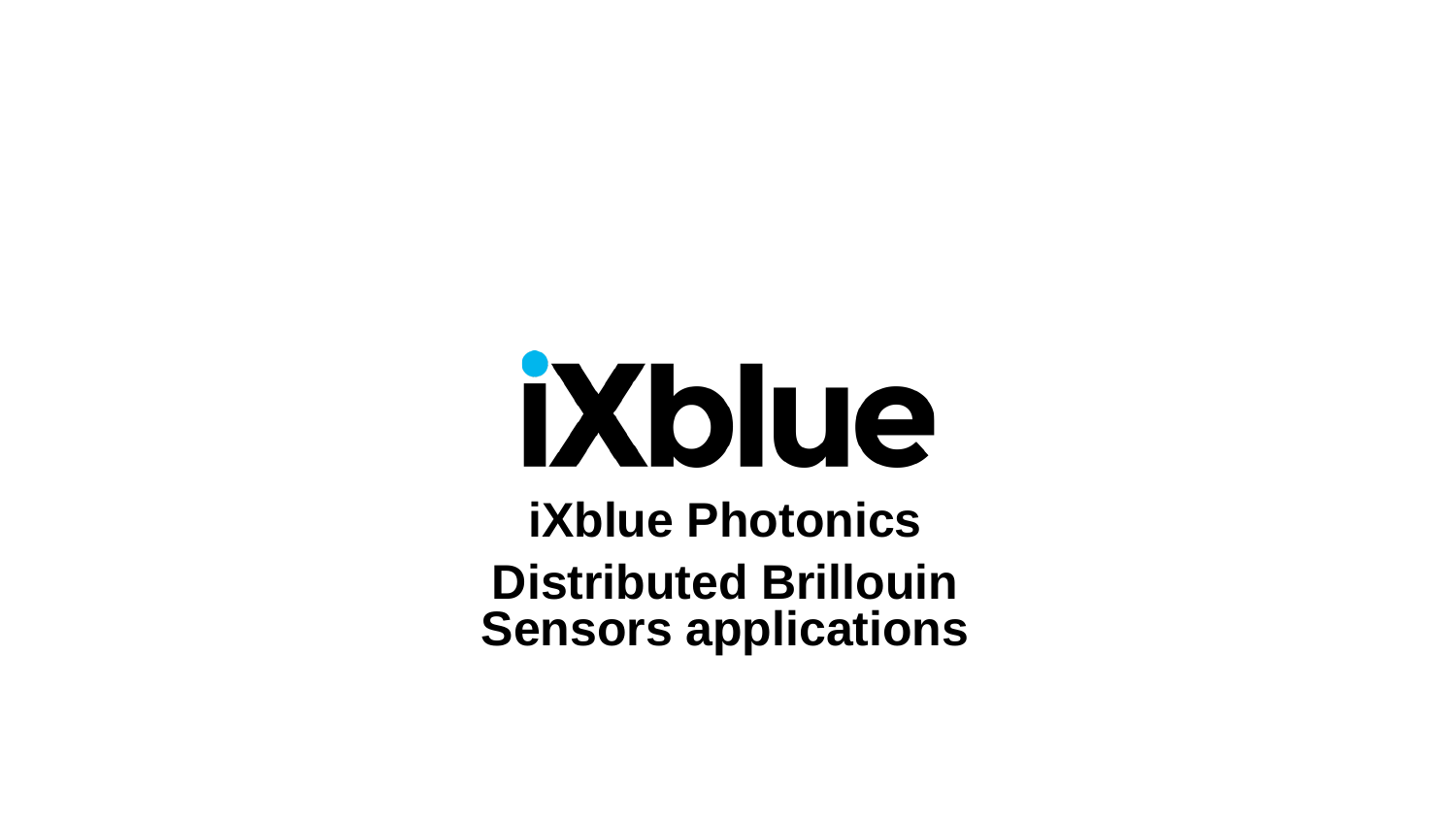

# **Brillouin Optical Time Domain Analyser (BOTDA)**

## **Application: Distributed Fiber Strain Sensing**



**iXblue**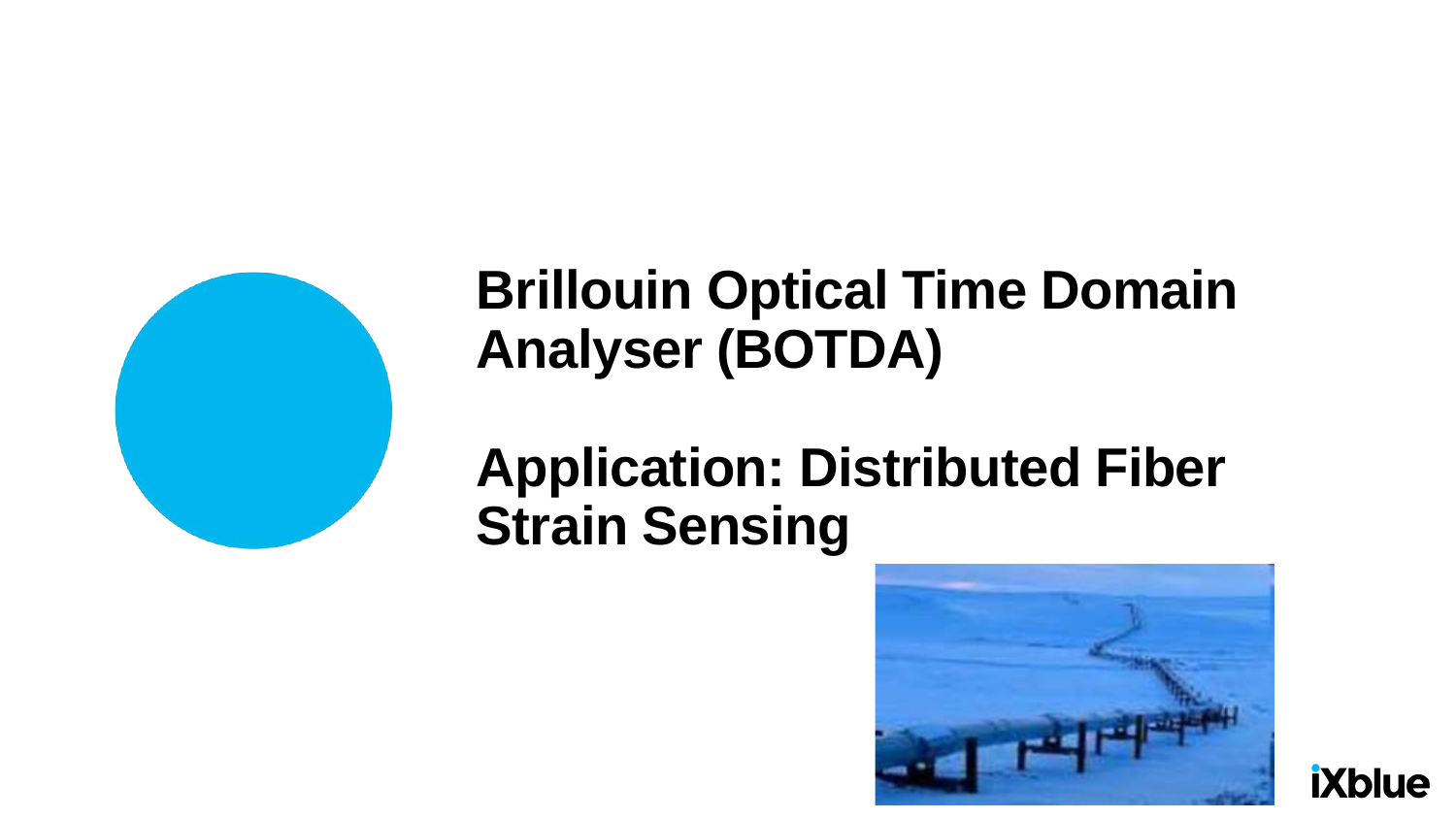## **Description**

- BOTDA is a class of industrial fiber optic sensor commercially available.
- Applications : civil engineering (bridges, road, dam), pipeline & cable monitoring
- Principle : Brillouin scattering shows a down-shifted frequency compared with an input lightwave.
- Brillouin frequency shift :  $2nV_a/\lambda_a = 11.25GHz$  in silica optical fiber
- The frequency shift : changed with longitudinal strain and or temperature modification applied to the fiber.
- Acoustic velocity in the fiber :  $(K/\rho)^{1/2}$
- Density  $\rho$  : depends on stress and temperature
- Practical limitation of the spatial resolution in the pulse-based time domain techniques turns out to be 1m
- Type : distributed sensor (50-100kms of SMF)
- Number of points : 50,000-100,000

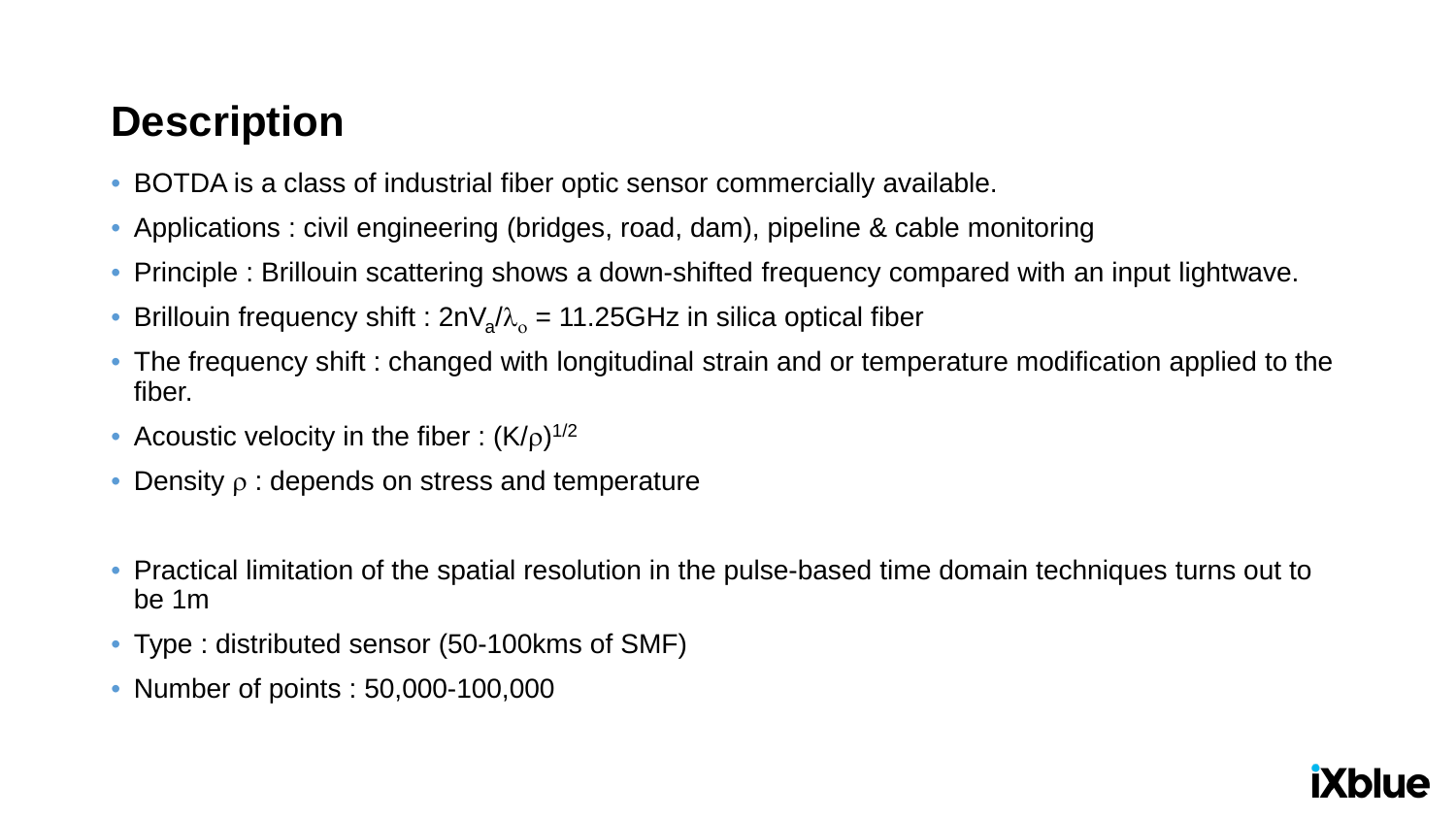#### **Scattering Brillouin Sensor – Set-up exemple Measurements: Distributed Temperature & Strain**

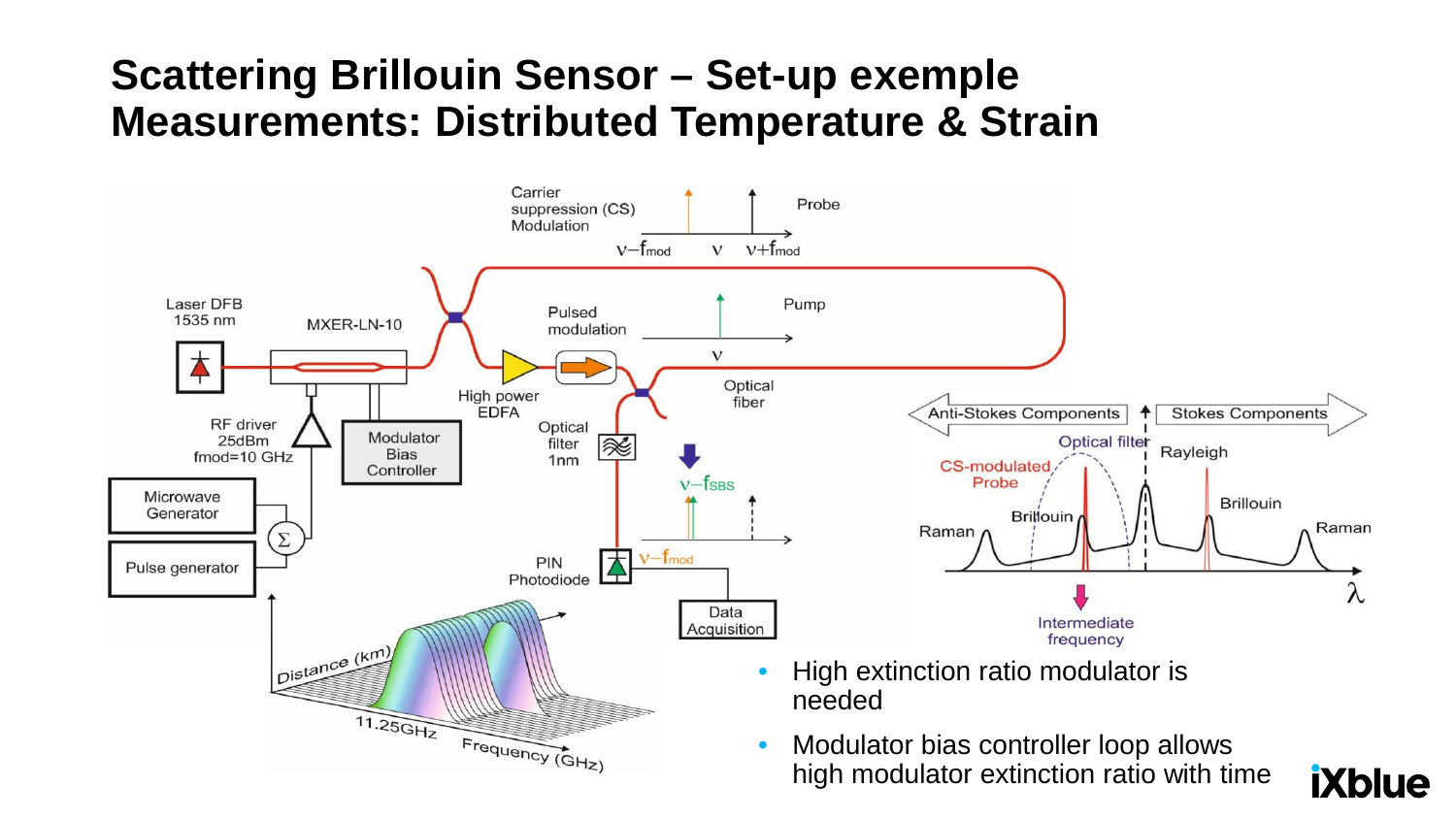#### **Description of the Modulator used in BOTDA**

- Mach-Zehnder modulators are required in Brillouin scattering fiber sensor.
- It allows applying probing pulse able to be amplified by a high power optical amplifier.
- To generate the 11.25GHz dual side band modulation with carrier suppression. Broadband is required
- A high static extinction ratio >40dB is required for the operation of the probe to avoid spurious interferences with rayleigh scattering in particular
- A low driving voltage allows to get a high electro-optic efficiency and powerfull side band modulation
- Low insertion loss is mandatory to get more power in the sensing fiber, the Brillouin scattering being a very weak effect



- Wave guide circuit : Mach-Zehnder modulators
- RF electrodes separated from DC electrodes
- Titanium diffusion on X-cut and Y-prop LiNbO3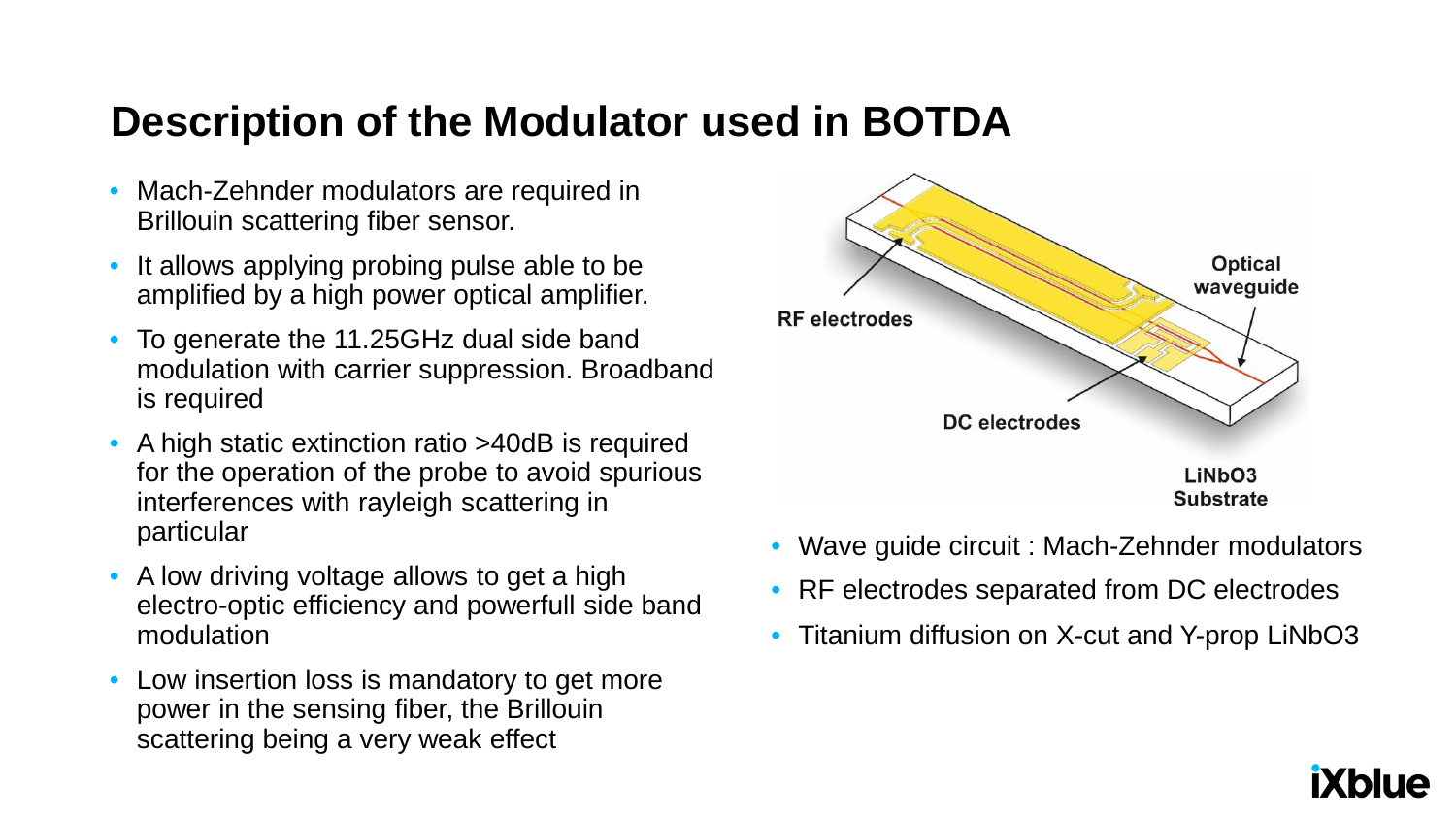### **Illustration of the dual side band modulation and of pulse modulation at 1550nm**

- Mach-Zehnder modulator is biased at minimum of transmission
- The driving voltage is ≥ Vp for the RF signal
- The modulation frequency is near 11.25GHz
- Two sides band are generated in the optical spectrum
- Time domain analysis shows a 22.5GHz modulation
- Example of a 10ns optical pulse at 1550nm









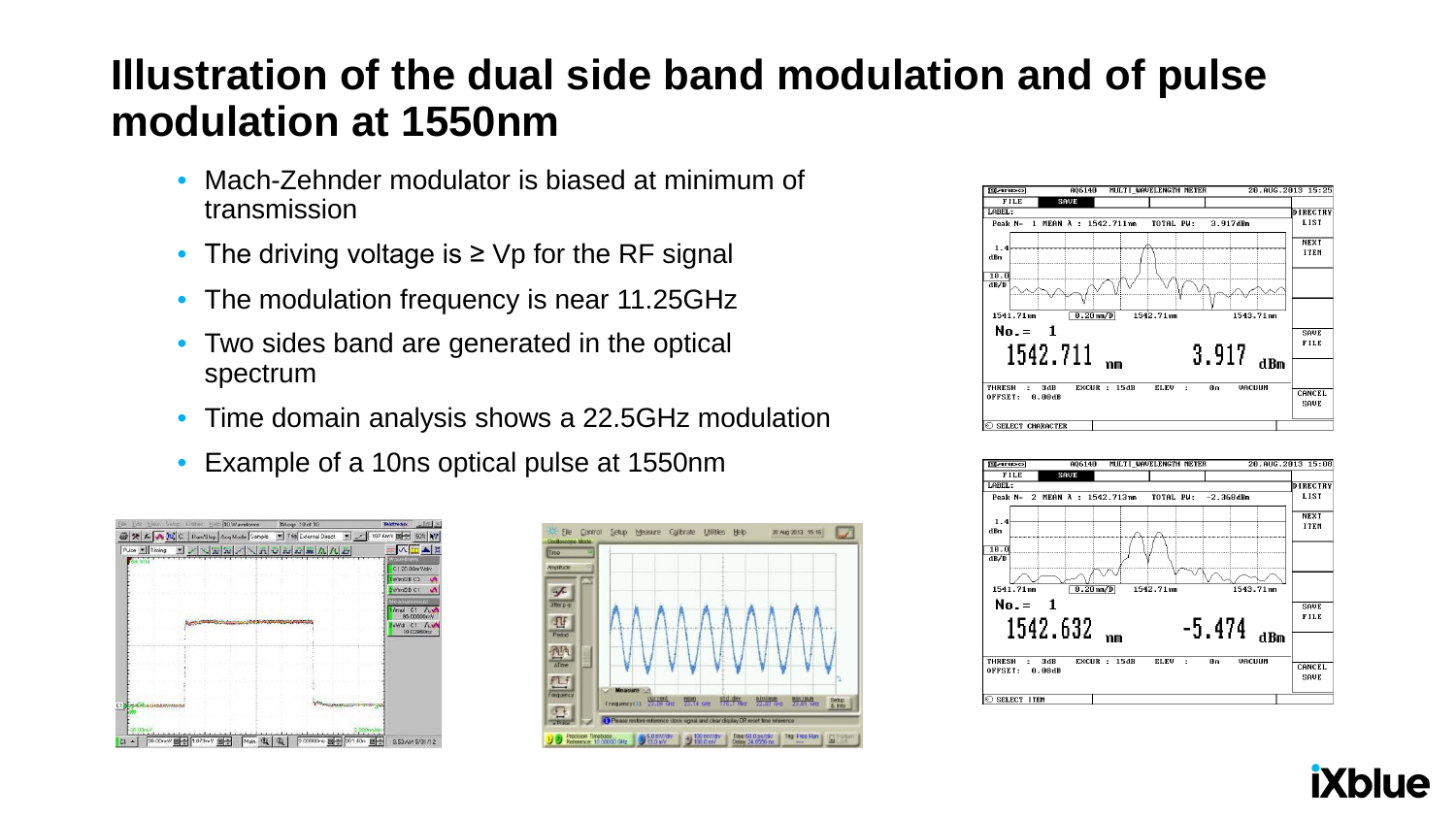#### **MXER: Modulator main specification and design**



• Carrier suppresion Using MXER-LN-40dB and MBC-DG





#### MXER extinction Ratio

- MXER modulator exhibits high extinction ratio up to 40 dB
- Are available :

MXER-LN-10-30dB : SER > 30 dB MXER-LN-10-35dB : SER > 35 dB MXER-LN-10-40dB : SER > 40 dB

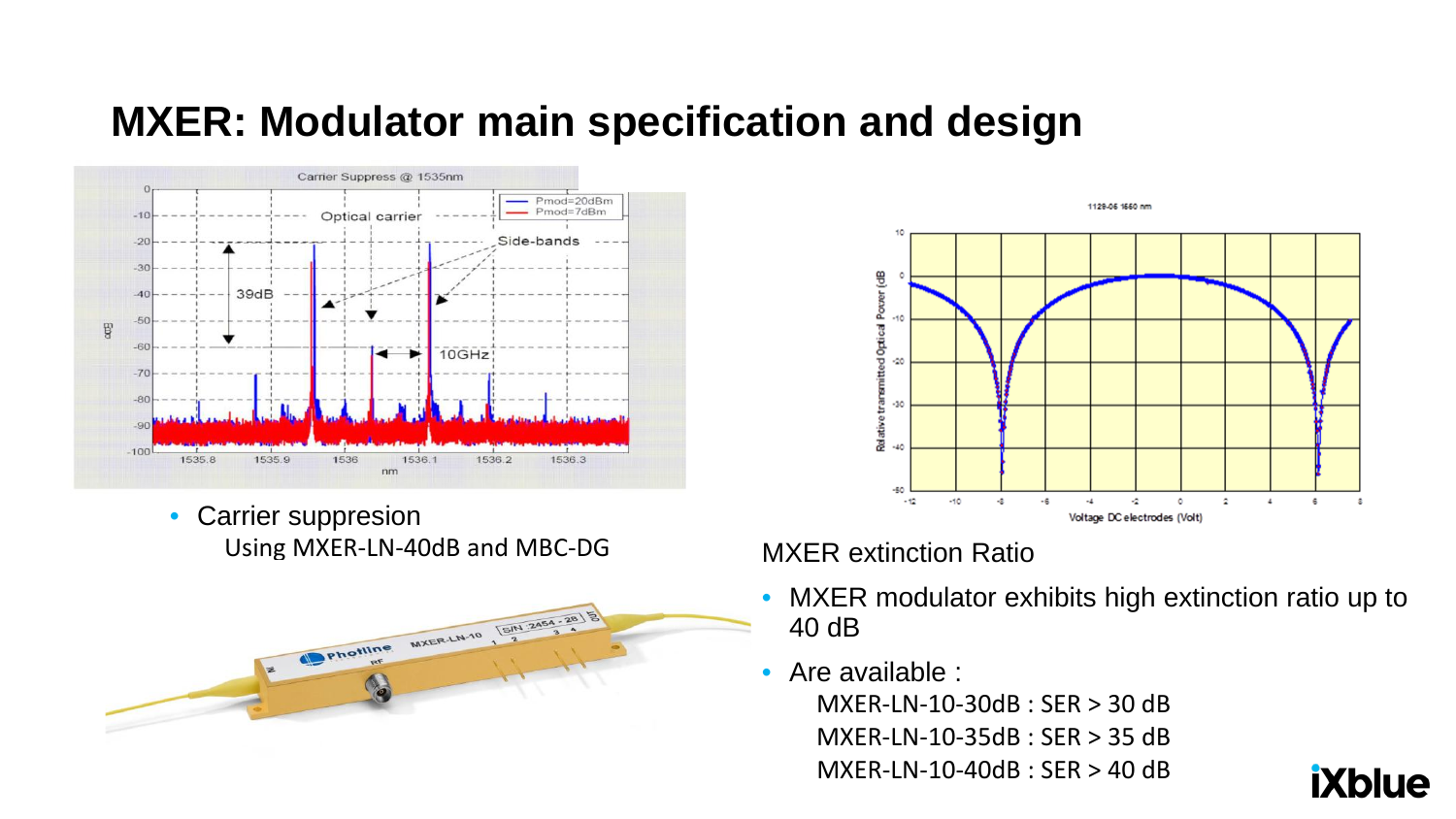## **MXER: main specifications**

#### **Electrical Characteristics**

| Parameter               | Symbol                      | Condition                 | <b>Min</b>               | Typ    | Max                      | Unit      |
|-------------------------|-----------------------------|---------------------------|--------------------------|--------|--------------------------|-----------|
| Electro-optic bandwidth | $S_{21}$                    | RF electrodes, from 2 GHz | 10                       | 12     | $\sim$                   | GHz       |
| Ripple S21              | $\Delta$ S21                | RF electrodes, f < 12GHz  | $\overline{\phantom{a}}$ | 0.5    |                          | dB        |
| Electrical return loss  | $ES_{11}$                   | <b>RF</b> electrodes      |                          | $-12$  | $-10$                    | dB        |
| $V\pi$ RF @50 kHz       | $V\pi RF_{50\,kHz}$         | <b>RF</b> electrodes      |                          | 5.5    | 6                        | $\vee$    |
| $V\pi$ RF @10 GHz       | $V\pi RF$ <sub>10 GHz</sub> | <b>RF</b> electrodes      |                          | 6.5    | $\overline{ }$           | v         |
| $V_{\pi}$ DC electrodes | $V_{\pi}DC$                 | DC electrodes             |                          | 6.5    |                          | V         |
| RF input impedance      | $Z_{\text{in-RF}}$          | ۰                         | $\overline{\phantom{a}}$ | 40     | $\sim$                   | $\Omega$  |
| DC input impedance      | $Z_{\text{in-DC}}$          | ۰                         |                          | $\sim$ | $\overline{\phantom{a}}$ | $M\Omega$ |

#### Optical Characteristics All specifications given at 25°C, 1550 nm, unless differently specified

| Parameter             | Symbol     | Condition                                          | <b>Min</b>                   | Typ          | Max  | Unit |  |
|-----------------------|------------|----------------------------------------------------|------------------------------|--------------|------|------|--|
| Crystal               | $\sim$     | ٠                                                  | Lithium Niobate X-Cut Y-Prop |              |      |      |  |
| Operating wavelength  | $\lambda$  | $\overline{\phantom{a}}$                           | 1530                         | 1550         | 1580 | nm   |  |
| <b>Insertion loss</b> | IL         | <b>Without connectors</b>                          | $\overline{\phantom{a}}$     | 4            | 5    | dB   |  |
| DC extinction ratio   | ER > 30    | Measured with narrow source<br>linewidth < 200 MHz | 30                           | -            |      | dB   |  |
|                       | ER > 35    |                                                    | 35                           | -            |      | dB   |  |
|                       | ER > 40    |                                                    | 40                           | ۰            |      | dB   |  |
| Optical return loss   | <b>ORL</b> | $\sim$                                             | $-40$                        | -45          |      | dB   |  |
| Chirp                 | $\alpha$   | $\sim$                                             | $-0.1$                       | $\mathbf{0}$ | 0.1  |      |  |

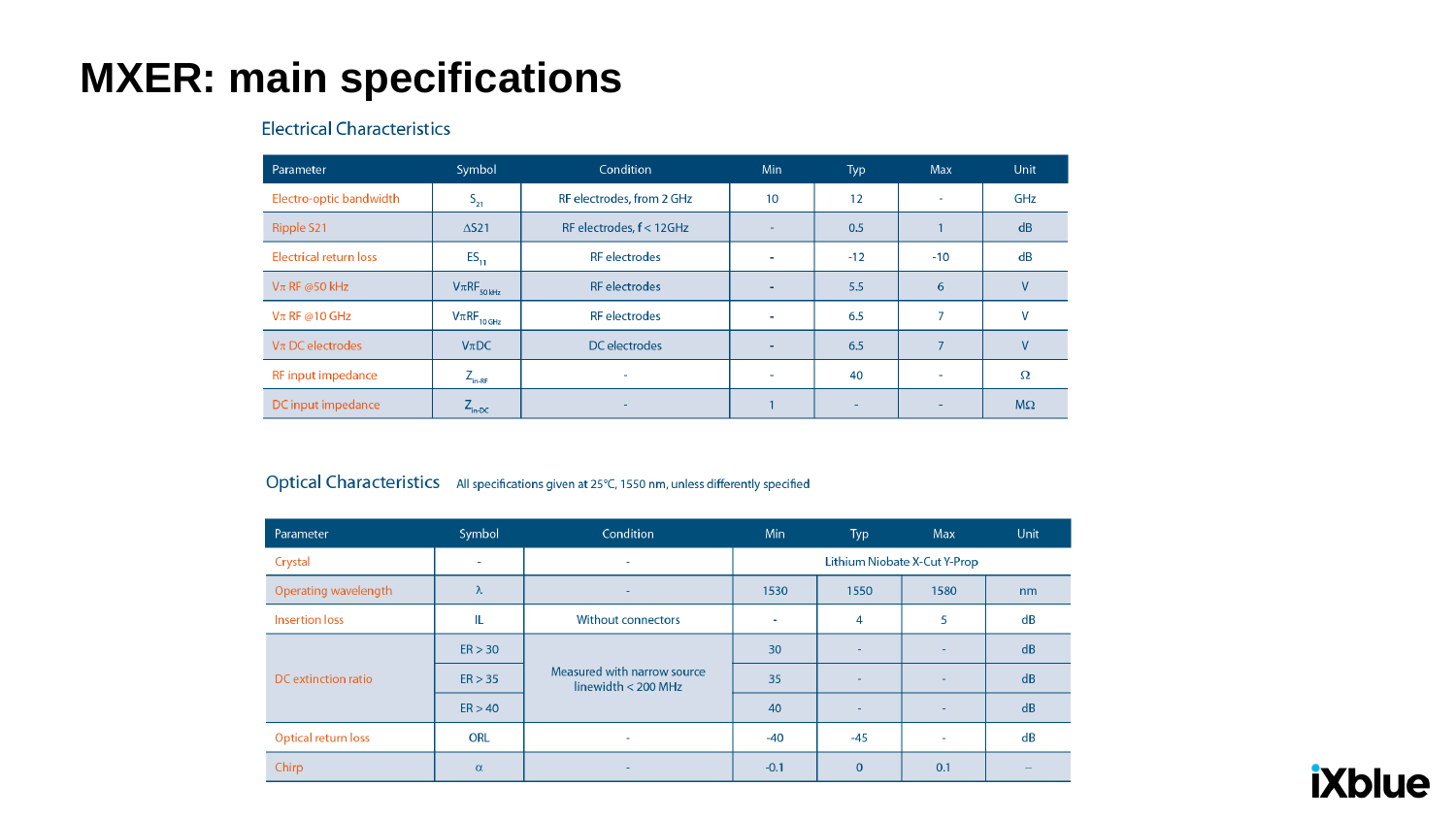### **MXER: Main characteristics**

- Mach-Zehnder modulator insertion loss is -3 dB typically
- Driving voltages are near 5V for the RF and 7V for the DC electrodes
- Electro-optic bandwidth is in the range of 14-18GHz with low electrical S11 return loss
- A high static extinction ratio >40dB is obtained
- Low Vbias drift is obtained thanks to titanium indiffusion process
- High stability of performances with times

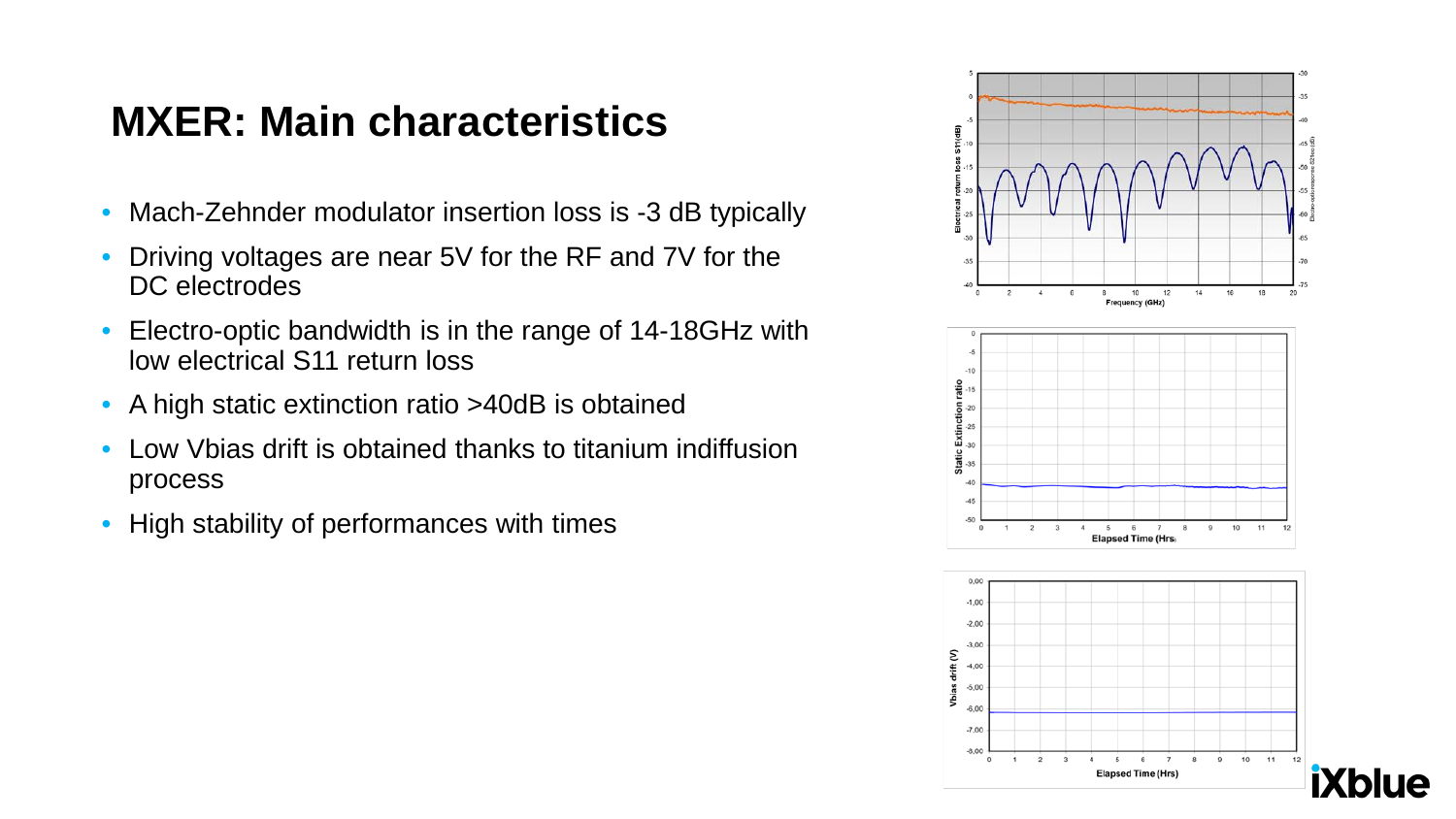#### **MXER: qualification: life test**

IL In-situ follow-up

- Ageing: 85°C/ ~5000 h/ Modulators "ON" : equivalent to 25 Years Modulators "ON"
- Note: The modulators were in an operating mode at the following conditions:
- High RF power PRF ≈ +28 dBm at 2.5 GHz
- Popt  $\approx$  +10 dBm



MX-LN Modulator LiNbO3 X-cut - Optical input power +10dBm @ 1540nm Elctrical input power +28dBm @ 2.5GHz Temperature +85°C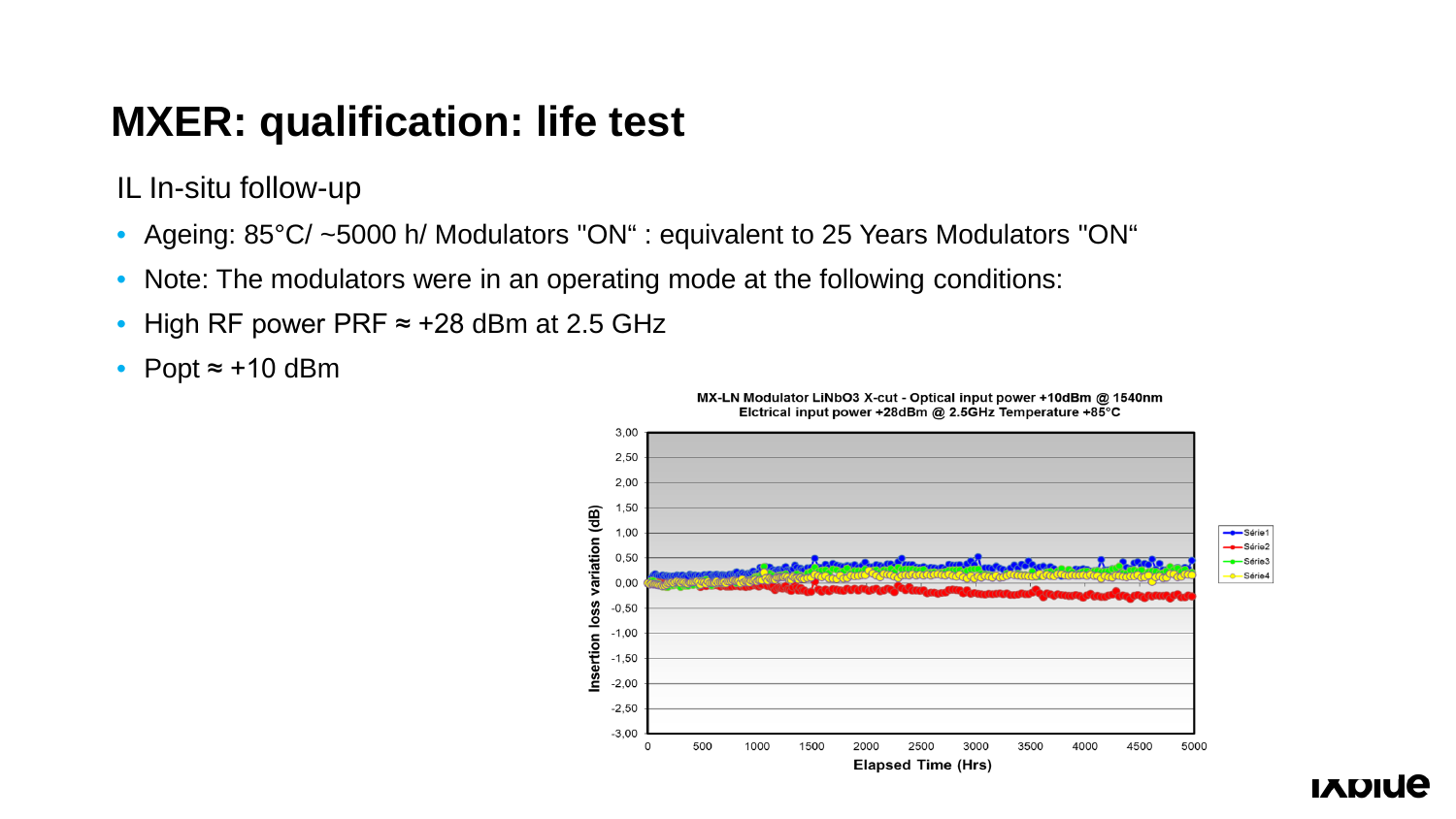#### **MXER: Qualification**

- Storage condition : The OEM modulator devices are sealed quasi hermetically with neutral and dry gas by seam welding operation.
- The modulator are conditioned in specific carton box with dedicated foam arrangement for fiber.
- An Acceptance test report is joined to the modulator. This document summarize the tracability (serial number), the condition of use and all the measures made on the final component. The document is co-signed by the technician responsible of the measure and the quality manager.

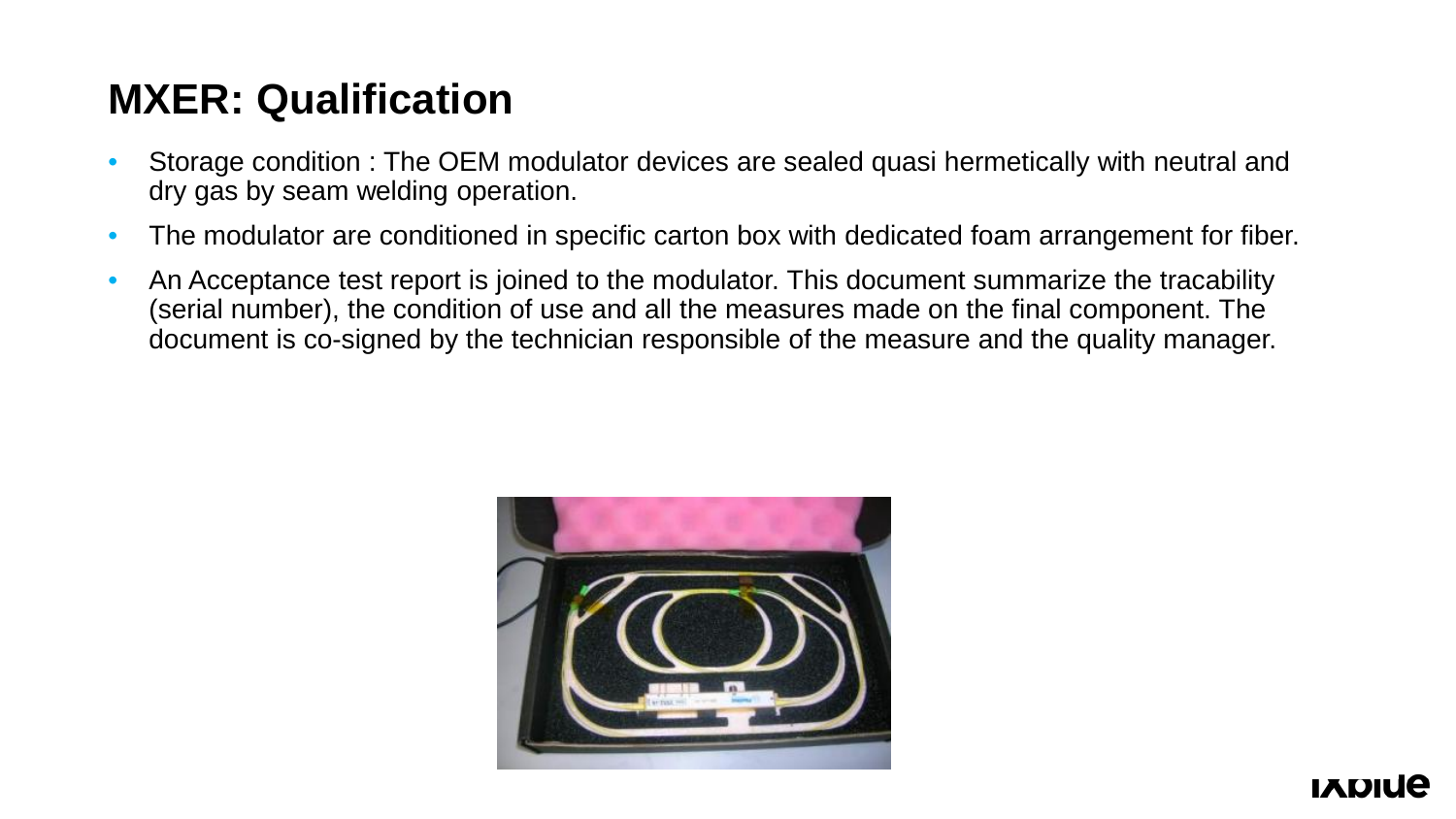#### **Modulator Bias Controller**

• MBC is a bias controller specially designed to stabilize the operating point of  $LiNbO<sub>3</sub>$  Mach-Zehnder modulators by monitoring the bias voltage applied on the DC electrodes of the devices.





• A Mach-Zehnder modulator is illuminated by a laser at the optical input. The pulse-datas are applied to the RF electrodes. At the output of the MZ modulator, a fiber coupler with a strong imbalance (10:90 or 1:99) allows to detect a small portion of the transmitted light with a monitoring photodiode. The signal is amplified and processed in order to control the stability of the operating point. Any deviation is compensated by a new value of the electrical bias voltage applied by the feedback loop in order to maintain the operating point at the desired position.

MBC controllers lock any modulators at the MIN point of its transfer function.

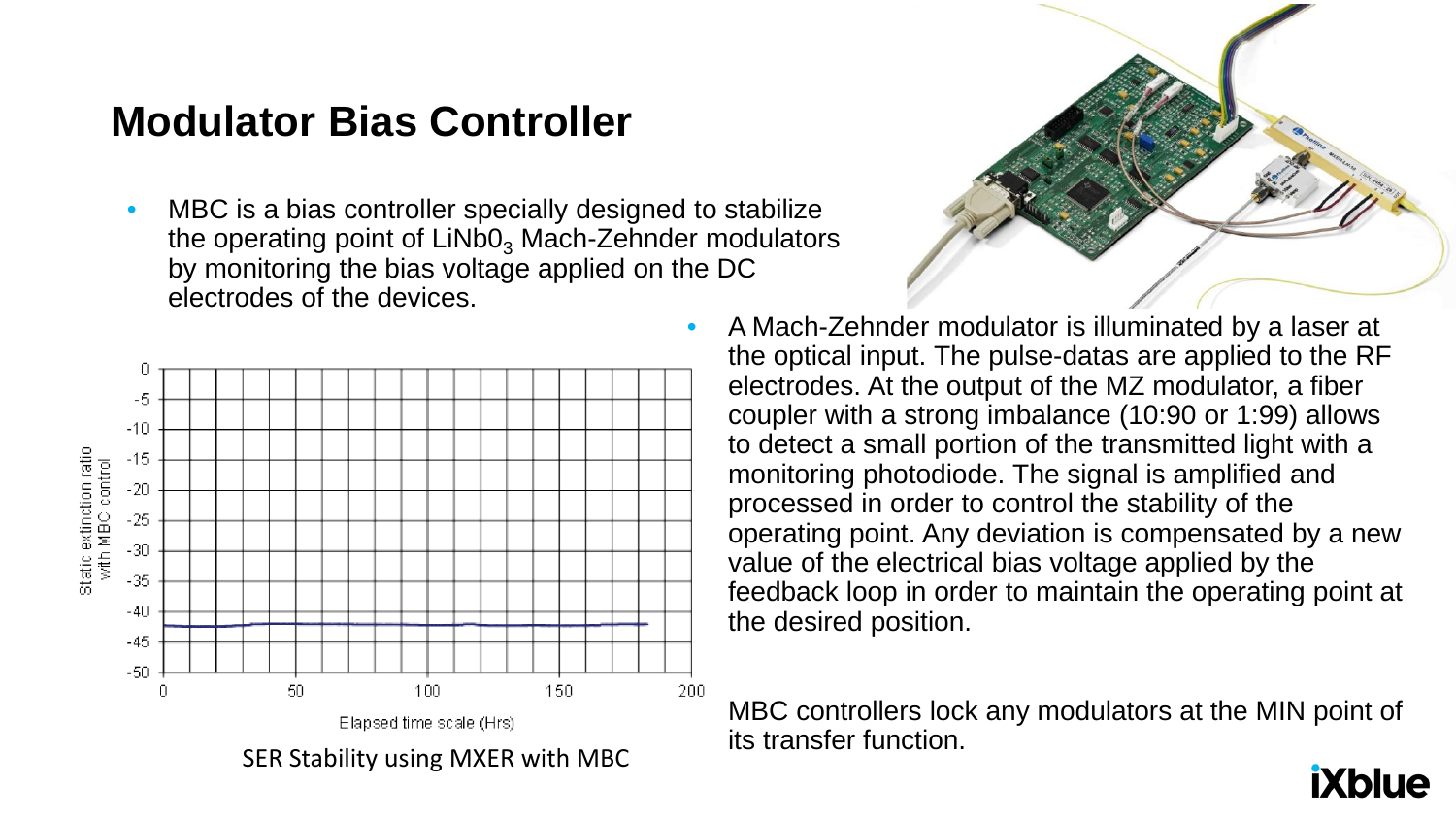#### **MXIQER : Current investigations**

- I & Q modulator is currently investigated for BOTDA sensor systems
- Quadrature modulation allows to generate a single side band modulation







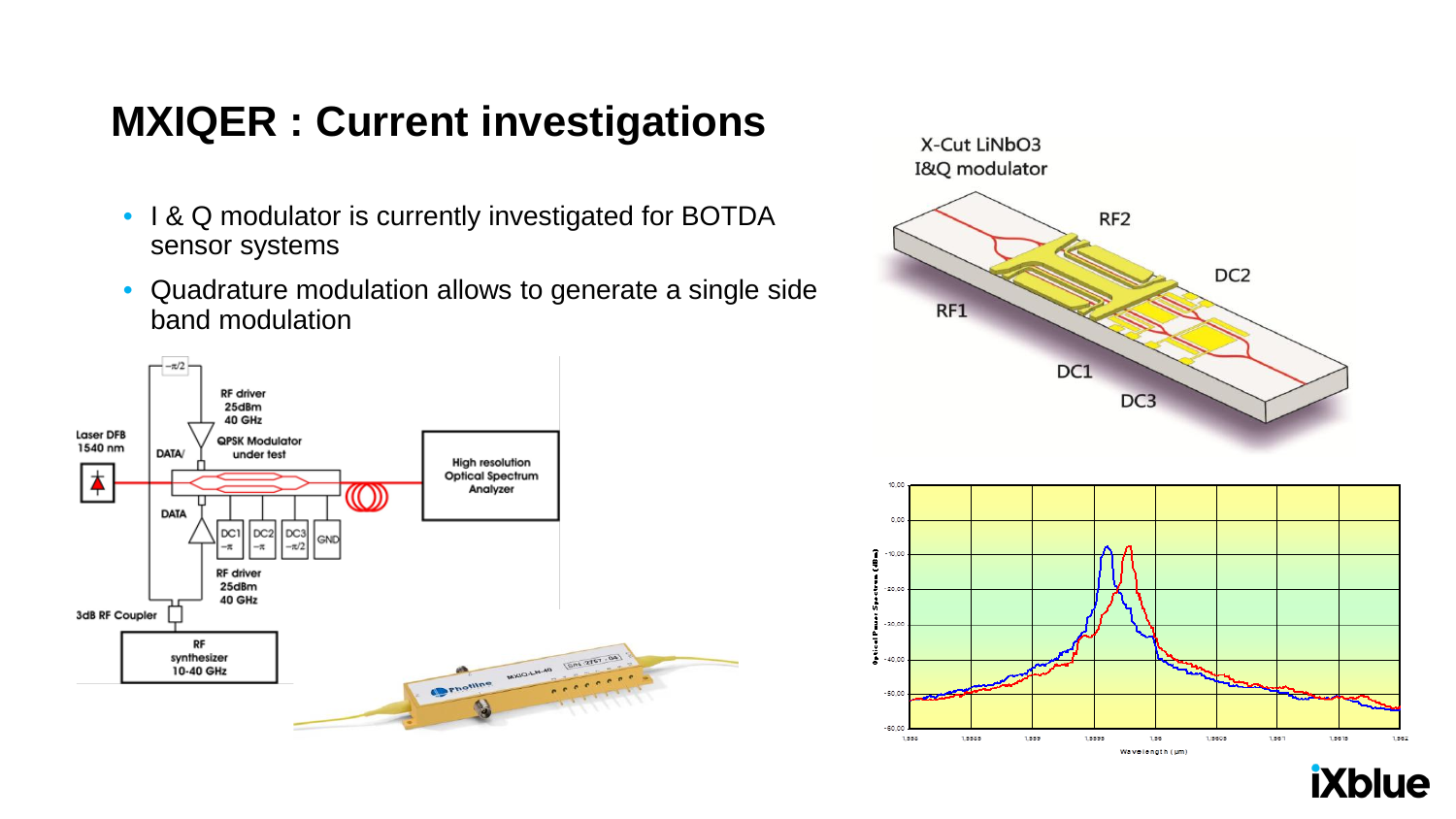#### **FBG - Side Band Filter**



- The IXC-FBG is a Fiber Bragg Grating UV-printed into an optical fiber.
- Thanks to know-how acquired over the years, iXFiber can supply highly customized FBGs.
- The customer requirements, in terms of spectrum shaping, can be addressed by modifying locally the gratings parameters.
- The gratings can be apodized, phase-shifted and slanted. Bragg wavelength, fiber type and FBG housing are customizable.
- The combination with connectors or a section of
- specialty fiber can be achieved upon request in order to perform a ready-to-use solution.